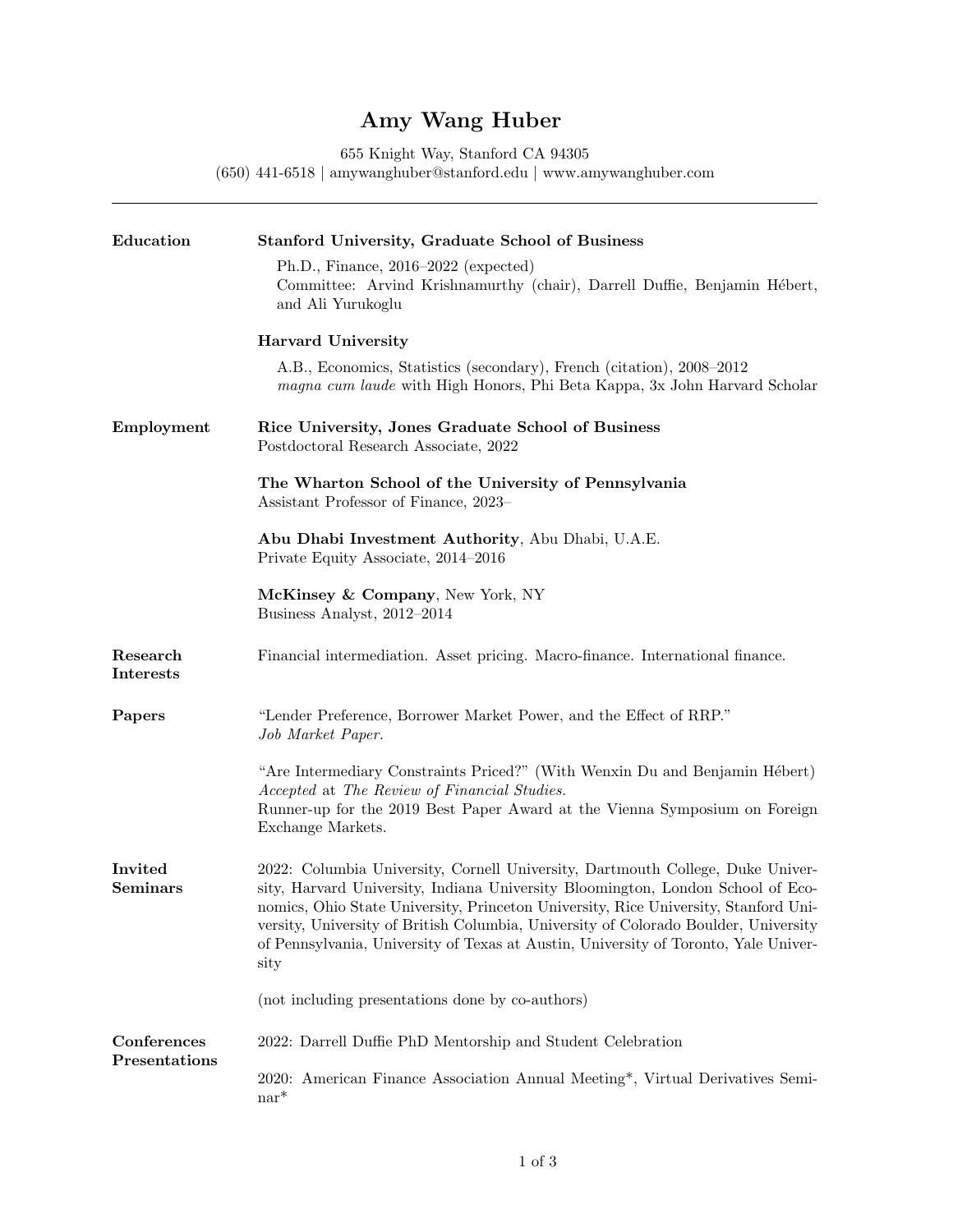|                                    | 2019: Northern Finance Association Annual Meeting, Bank of Canada-SF Fed Con-<br>ference on Fixed Income Markets*, Canadian Derivatives Institute Annual Confer-<br>ence*, JHU Carey Finance Conference*, LSE Paul Woolley Centre Annual Con-<br>ference*, Macro Finance Society*, NBER IFM Fall Meeting*, NBER AP Fall<br>Meeting*, NBER Summer Institute (IAP)*, Stanford Institute for Theoretical Eco-<br>nomics*, the Vienna Symposium on FX Markets*                      |
|------------------------------------|---------------------------------------------------------------------------------------------------------------------------------------------------------------------------------------------------------------------------------------------------------------------------------------------------------------------------------------------------------------------------------------------------------------------------------------------------------------------------------|
|                                    | ( $*$ indicates presentation by co-authors)                                                                                                                                                                                                                                                                                                                                                                                                                                     |
| <b>Discussions</b>                 | Jens Eisenschmidt, Yiming Ma, and Anthony Lee Zhang, "Monetary Policy Trans-<br>mission in Segmented Markets", FIRS, June 2022                                                                                                                                                                                                                                                                                                                                                  |
| Honors, Grants,<br>and Fellowships | Stanford Graduate School of Business Fellowships (various) (2016–2021)<br>Harvey Fellow $(2019-2021)$<br>AFA Ph.D. Student Travel Grant (2020)<br>Stanford EDGE Doctoral Fellowship (2016-2018)<br>Phi Beta Kappa (2012)<br>John Harvard Scholar (2009-10, 2012)<br>Detur Book Prize for Academic Excellence (2009)<br>The Governor General's Academic Medal (2007)<br>The Duke of Edinburgh's Award – Gold $(2007)$<br>Girl Guides of Canada Chief Commissioner's Award (2007) |
| Teaching<br>Experience             | Corporate Finance (MBA core)<br>Stanford GSB, Teaching Assistant, spring 2019, spring 2018, winter 2022<br>Money and Banking (MBA elective)<br>Stanford GSB, Teaching Assistant, fall 2019, fall 2020<br>Capital Markets $\&$ Institutional Investing (MBA elective)<br>Stanford GSB, Teaching Assistant, winter 2020<br>Debt Markets (MBA elective)<br>Stanford GSB, Teaching Assistant, winter 2019                                                                           |
| <b>Service</b>                     | Rice University, 2022-<br>Associate, Hanszen College<br>Stanford University, 2019-2021<br>Graduate Life Community Associate                                                                                                                                                                                                                                                                                                                                                     |
| Languages                          | R, Python, Julia, Matlab, Stata, C, SQL<br>Mandarin Chinese: native fluency in reading, writing, speaking<br>French: Diplôme de français professionnel (CCI de Paris, 2012)                                                                                                                                                                                                                                                                                                     |
| <b>Affiliation</b>                 | $CFA^{\circledR}$ charterholder (2016–2017)<br>The Royal Conservatory of Music Associate in Piano Performance (ARCT, 2007)                                                                                                                                                                                                                                                                                                                                                      |
| Personal                           | Endurance sports: marathons, Ironman 70.3<br>Travel: $35+$ countries                                                                                                                                                                                                                                                                                                                                                                                                            |